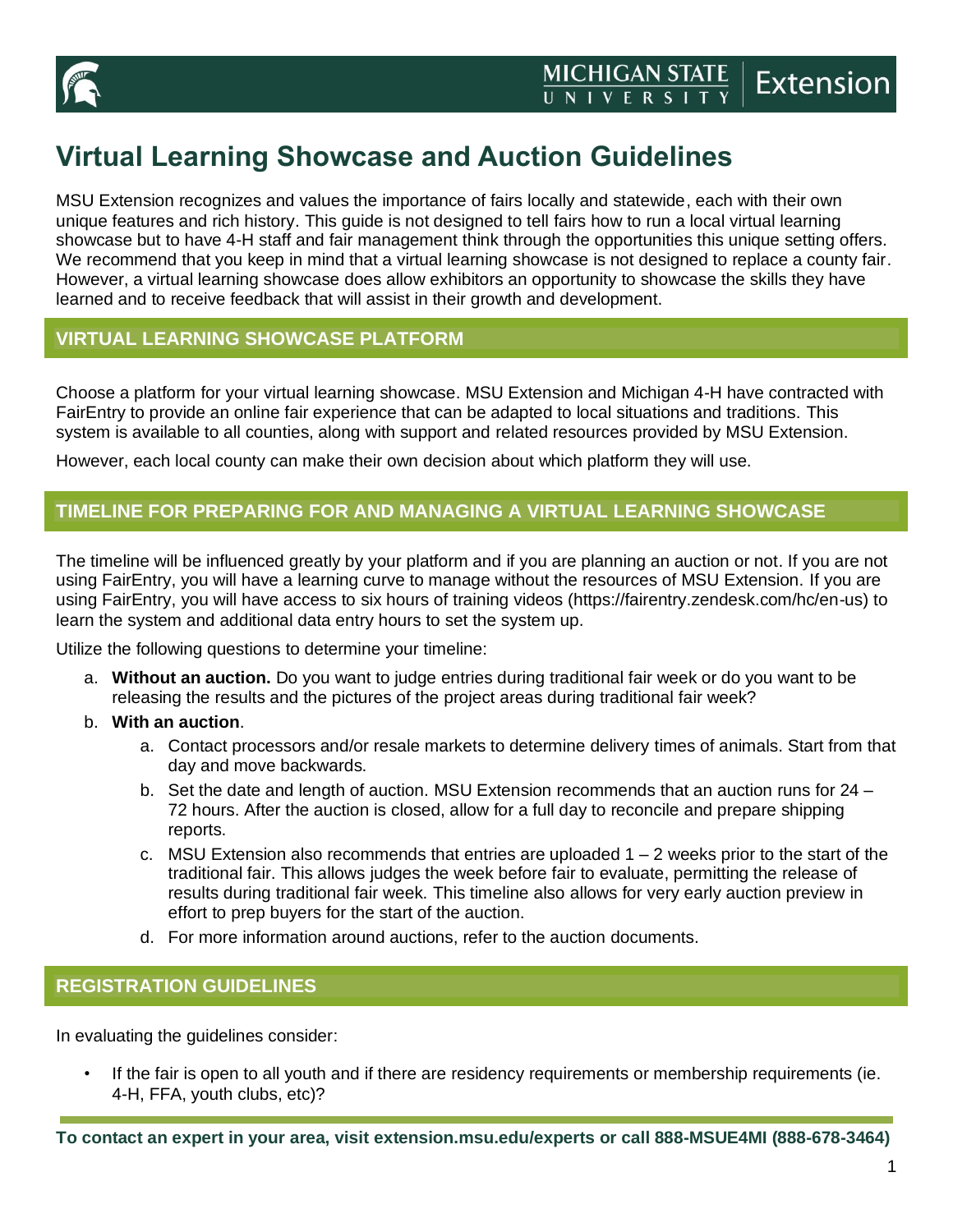

- Do you charge a registration fee?
- What is the registration deadline?
- Are there animal registration/tagging guidelines? If there are no requirements, an individual can show any animal they upload.

MSU Extension recommends that you follow pre-established guidelines with possible date adjustments in order to assure exhibitors are showing animals that they have worked with as their project animal.

## **GUIDELINES AND REQUIREMENTS**

Many guidelines and requirements have been established for a face-to-face fair. Review your current guidelines and determine which are appropriate for a virtual learning showcase and which are no longer valid under the current circumstances. Remember that guidelines and requirements should be realistic and achievable for participants.

## **DETERMINE CLASSES**

Currently all fairs operate under MDARD's numbering systems for departments; continue using this system (see numbering system document, if you have questions please contact Cinda Karlick at MDARD). Review your current classes and verify if they are appropriate for the virtual learning showcase. Also determine if there are classes that can be added to promote the educational objective for youth exhibitors.

#### **JUDGING METHOD**

After reviewing many options, MSU Extension is recommending virtual showcases use the Danish System (A, B, C). While fairs traditionally utilize a placing system (1-6), the Danish System allows for an educational experience where participants are evaluated against a project standard vs. individual competitions. Additionally, the Danish System may be easier for judges to evaluate projects in a virtual environment.

\*Note: each respective fair may choose their own judging method. 4-H Cloverbuds will continue to receive participation ribbons and cannot be placed.

Additional concepts to consider for judging include:

- 1. Static/Still Project Area
	- a. Still photos, videos or both. See suggested judging guidelines for number of photos, videos and other guidelines.
	- b. Interview judging (would require an additional system such as Zoom to set up and manage. Each judge would need an additional Gold level volunteer or staff person in the Zoom room during the evaluation).

MSU is an affirmative-action, equal-opportunity employer, committed to achieving excellence through a diverse workforce and inclusive culture that encourages all people to reach their full potential. Michigan State University Extension programs and materials are open to all without regard to race, color, national origin, gender, gender identity, religion, age, height, weight, disability, political beliefs, sexual orientation, marital status, family status or veteran status. Issued in furtherance of MSU Extension work, acts of May 8 and June 30, 1914, in cooperation with the U.S. Department of Agriculture. Jeffrey W. Dwyer, Director, MSU Extension, East Lansing, MI 48824. This information is for educational purposes only. Reference to commercial products or trade names does not imply endorsement by MSU Extension or bias against those not mentioned.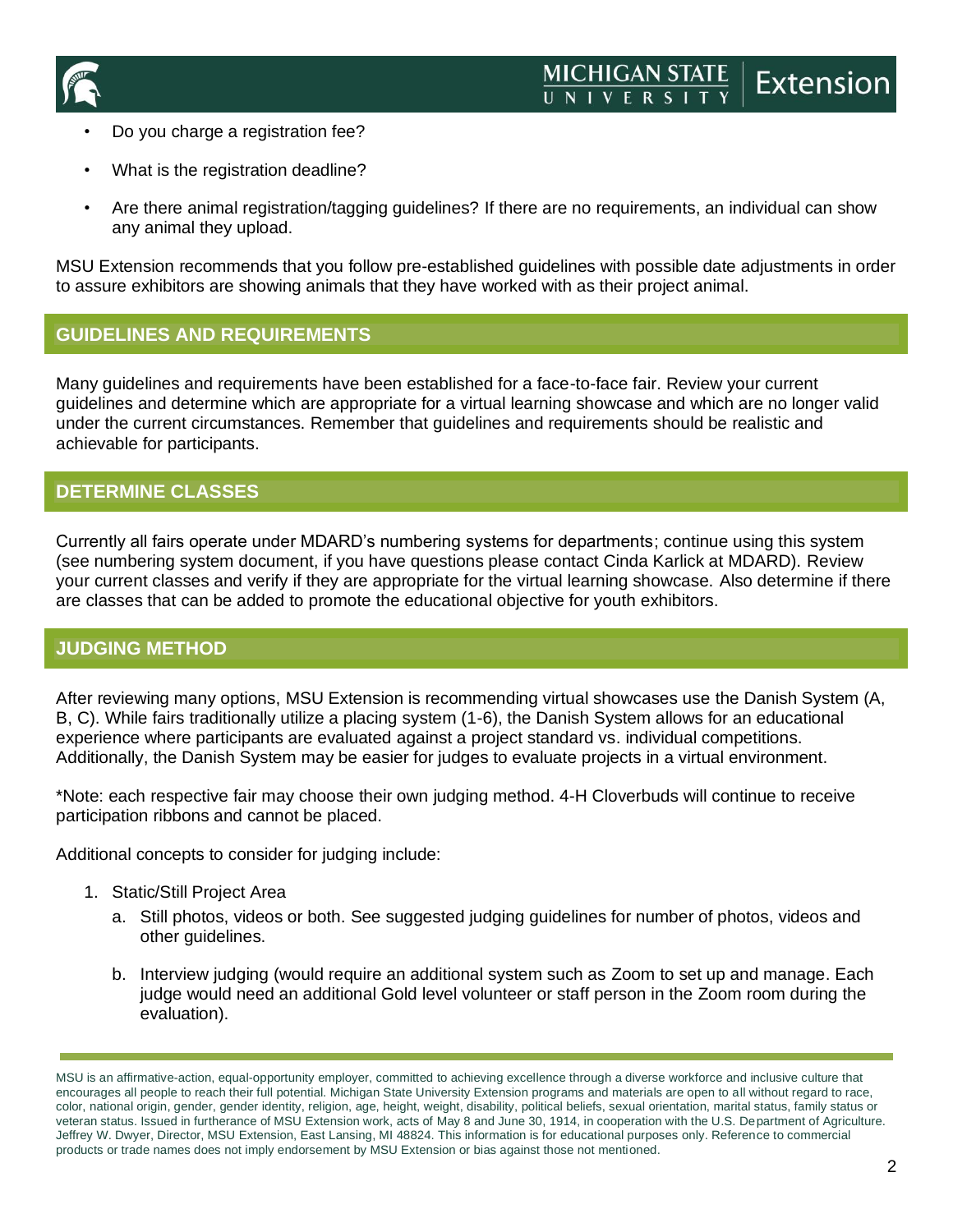- i. Content expert judging requires a unique time slot for each project exhibited. Waiting and breakout rooms can be used to manage this.
- ii. Interview expert judging each exhibitor has one time slot to discuss all projects. This format would make it difficult to utilize higher awards or a placing system.
- c. Project item judging only no interview, judging would occur on the finish project only, based on submitted photo or video.
- d. Combination of both project and/or interview judging.
- e. Consider having best in show, special honors or extra special honors based on judging format above.
- f. Utilize standard judging cards or allow open comments by judge.
- 2. Animal Project Area
	- a. Still photos, videos or both. See suggested judging guidelines for number of photos, videos or both.
	- b. Interview (would require an additional system such as Zoom to set up and manage. Each judge would need an additional Gold level volunteer or staff person in the Zoom room during the evaluation). Waiting and breakout rooms can be used to manage this.
	- c. Determine ranking or Danish System judging.
	- d. If utilizing rankings, recommend limiting the number of placings to first and second or Grand and Reserve in order to make virtual judging manageable.
	- e. Utilize standard judging cards or allow open comments.
	- f. Dividing classes is not required for evaluation, but if you determine you want to have different class options, consider splitting classes by birthdate of animal or self-determined weight (using weight tape, home scale, elevator scales, etc.).

#### **JUDGES**

Hire judges based on the format you are using. If judges are already hired, contact them to see if they are interested in judging a virtual learning showcase and if the adjusted time frame works for them. Determine if you will train judge to enter results directly into the FairEntry platform or if you will utilize volunteers/staff.

MSU Extension recommends that judges comment on every exhibit to provide remarks that benefit youth's growth and learning.

# **RELEASING RESULTS**

Depending on the platform, exhibitors will have the opportunity to select if they would like their exhibition photos and/or videos released for public viewing. Consider posting approved exhibits on the fair website and social media, as well as utilizing press releases for radio and print.

#### **OTHER CONSIDERATIONS**

Think outside the box! Keep in mind that a virtual fair is not intended to replicate the in-person fair experience. However, a virtual fair is an alternative opportunity for youth to exhibit their projects and develop their skills within an innovative platform.